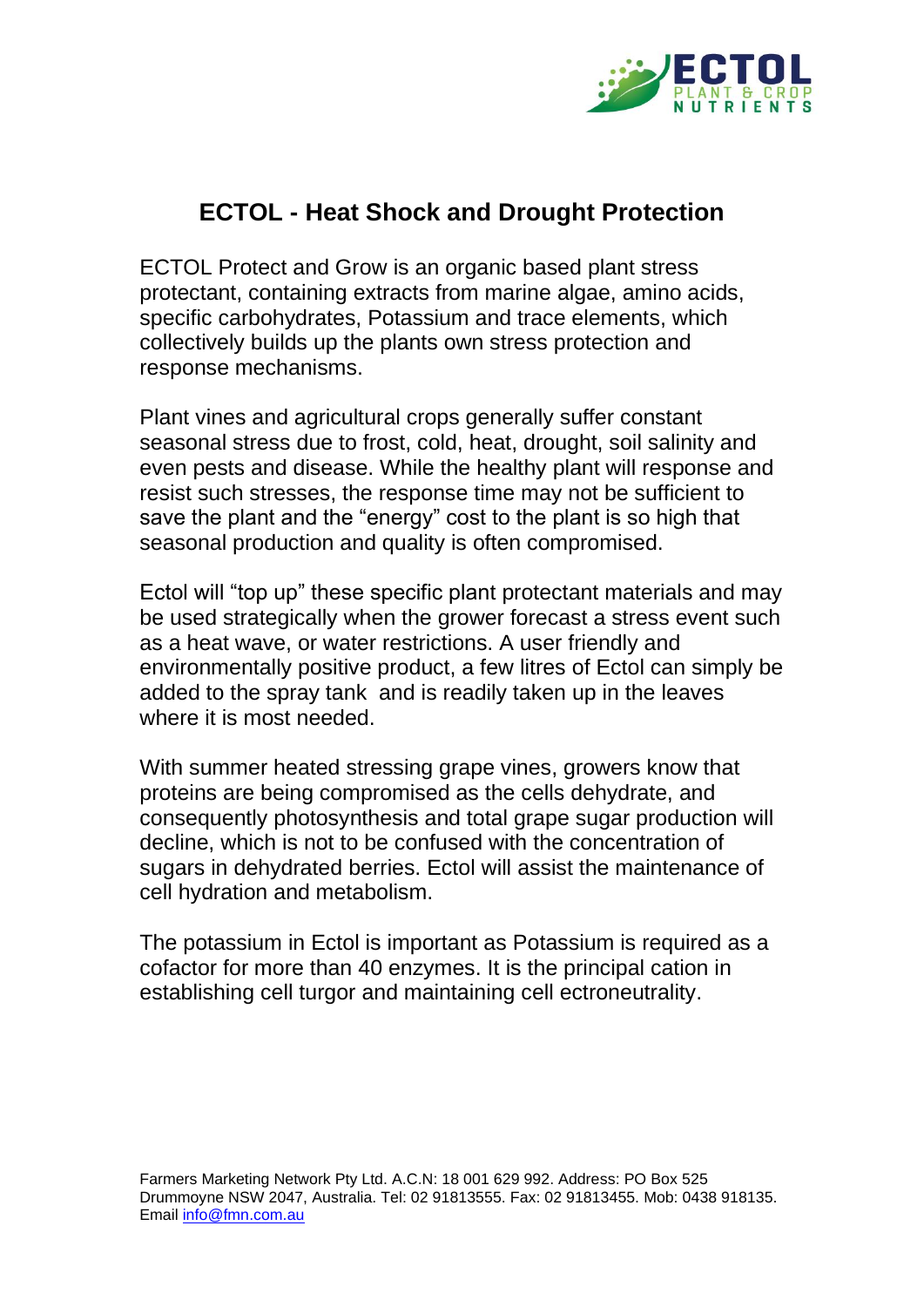

The plants response to water loss from the cell is to produce abscisic acid and to accumulate solutes and reverse the concentration gradient in favour of the cell. Potassium being the most mobile of the solutes is rapidly utilised by the cell so as to increase the turgor pressure and concentration gradient and thereby reverse the flow of water back into the cell.

## **3.2 Drought Deficit and Drought Resistance**

Water deficit rapidly impacts leaf expansion and photosynthesis in the chloroplasts. Translocation of solutes is not affected during the early stages of water stress, enabling the plant to translocate these solutes to where they are most needed. As the soil dries plants can only absorb water if its "water potential' is more negative than that of the soil. Osmotic adjustment by the translocation and accumulation of solutes in cells is the process by which water potential is maintained. Most of the adjustment is accounted for by the increase in concentration of a variety of solutes, including sugars, organic acids amino acids, and inorganic ions especially potassium (K). all of which are contained in Ectol and are rapidly taken up and accumulated in the plant cells.

## **3.3 Heat Stress and Heat Shock**

Most tissues of most plants are unable to survive extended exposure to temperatures above 45ºC/120ºF and both respiration and photosynthesis are inhibited as temperatures reach these higher levels.

In response to a sudden change in temperature of just a few degrees, plants produce heat shock proteins (HSPs), many of which are specific to particular organelles. HSP work by protecting proteins and are also referred to as molecular chaperones.

As with drought stress the osmotic conditions activate the genes that encode the production of these heat shock proteins, but the process uses a lot of energy, at the cost of crop production and quality.